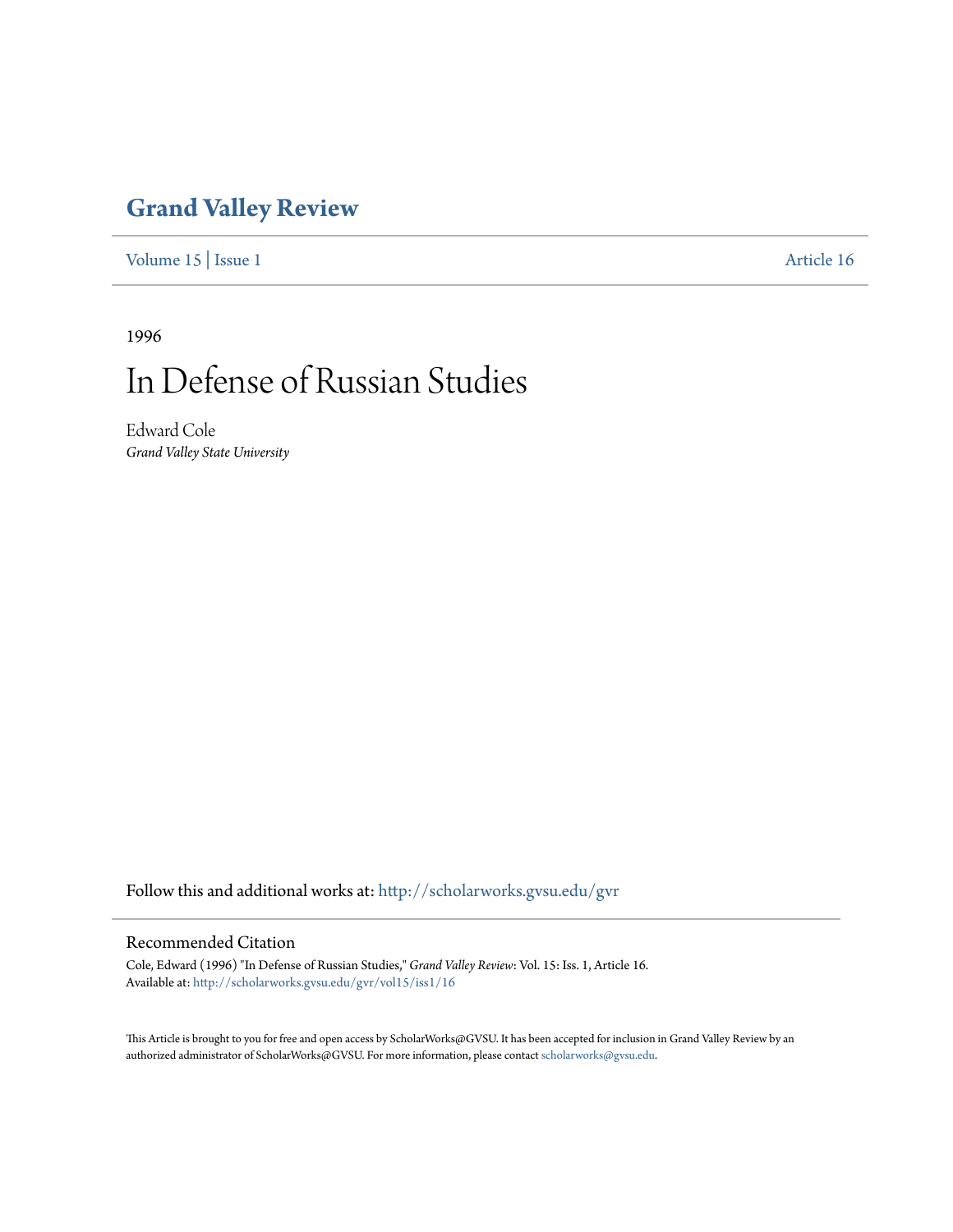### **In Defense of Russian Studies**

#### *Edward Cole*

It was thought that the collapse of the Soviet Union would make possible a "peace dividend," which would result from diverting to domestic projects those funds hitherto devoted to defense. In fact, this wishful thinking, so reminiscent of the years of the Armistice and the Versailles Treaty, has proved already to have been an illusion. It is therefore strange and alarming that, in the name of petty savings at most, universities, the great communities of knowledge and wisdom, have begun dismantling the fine Slavic and Russian programs built up at great cost and sacrifice in the years of the Cold War.

Even if Russian Studies programs were merely national defense institutions, eliminating them would be a foolish course of action, for as Bismarck sagely observed, "Russia is never as strong, nor as weak, as we suppose," and Russia will soon return to our list of major worries. But our Slavic programs are much more, and in fact, their chief value lies in the humanistic nature of their content. It would be particularly unfortunate for Grand Valley to dismantle its interdisciplinary Russian Studies major, one of the oldest undergraduate programs of its kind in the country, one which commands widening respect at other institutions, and one which has been a part of Grand Valley since its inception.<sup>1</sup>

II.

From the very outset the new university set its sights extremely high and aspired to give its students the best education possible. Our first president, a scientist, saw to it that Russian and German were the first modern languages to be taught on the new campus, for he correctly saw that in those days Grand Valley students needed

 $1$  Russian Studies offered a major and minor for the first time in 1972, making it one of the first undergraduate Russian Studies Program in the country. It is widely known and admired by faculty at universities boasting major centers of Slavic Studies, such as Columbia, Harvard, Georgetown, Michigan, California, Illinois, Indiana, and Kansas. In 1990, the program sponsored a tour through the collapsing USSR, visiting Russia, Estonia, Ukraine, and Georgia. In 1992, we began offering a joint summer study tour with Indiana, featuring four weeks of intensive language and culture classes in St. Petersburg, followed by two weeks of culture classes on the road to cities, ancient and modern. We plan another such tour for the summer of 1997. Our graduates have gone on to work in the military, charitable organizations, the law, academics, security services, and the diplomatic corps, one such having served as an advisor to three U.S. presidents. The program remains in the catalog, although, at the time this essay was written, the future of the program was in doubt, and although we have about twenty majors at present and prospects look good for a healthy summer school session in St. Petersburg, we still do not feel that we enjoy the solid adminstrative commitment so vital to a small liberal arts program such as this one, and are looking forward to incorporating a new faculty member in Political Science with a Russian specialty into the program.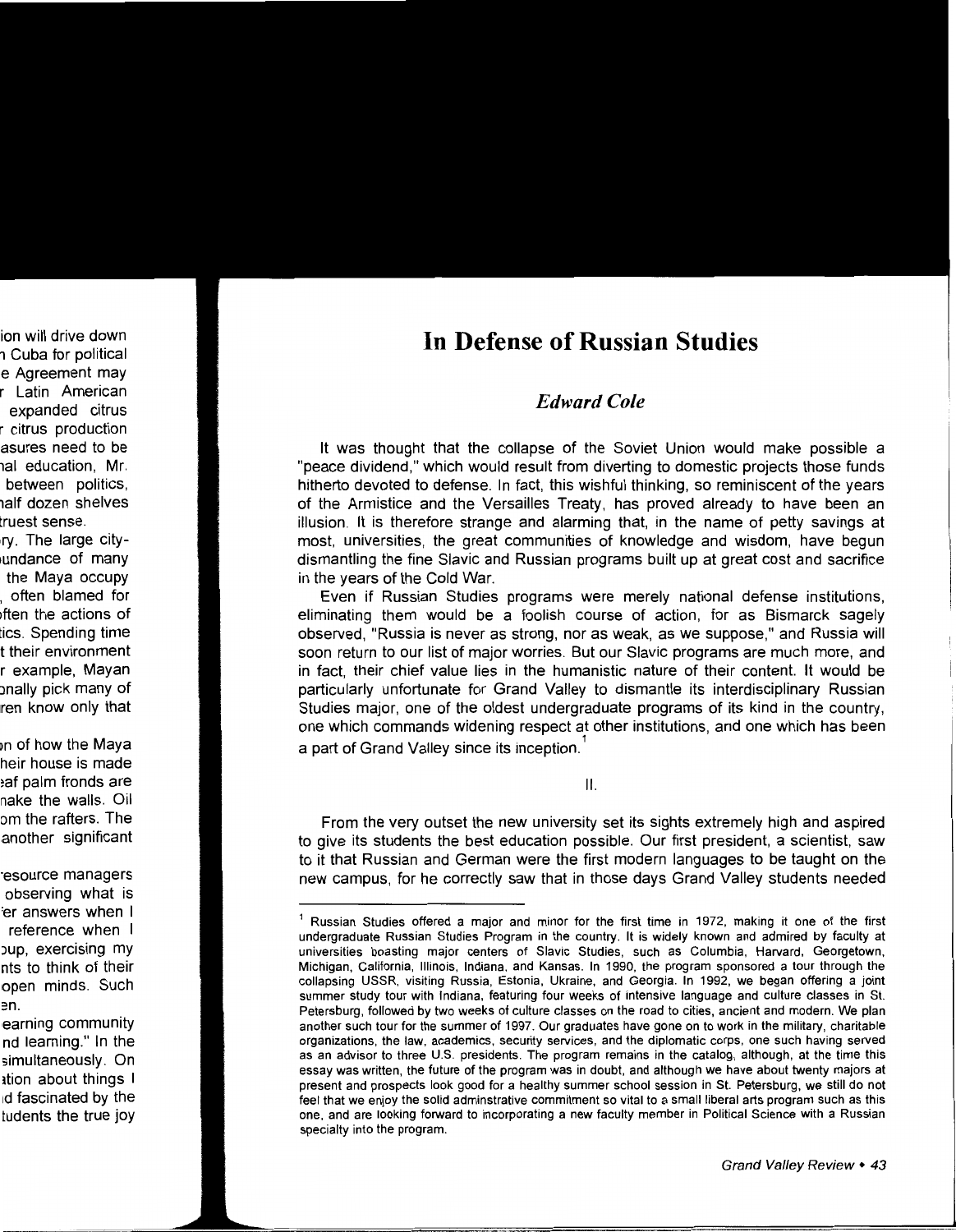access to the scientific literature of those two great national cultures. Our second president, Arend D. Lubbers, a historian, had personal experience of Slavic life and culture, and he encouraged and supported the expansion of the Russian program into the areas of literature and history. In the fullness of time, the faculty designed courses in political science and geography, and a full-fledged interdisciplinary major emerged.

This was all done at minimal cost, with no bureaucratic structure, and the results have been excellent by academic standards: 20% of the Russian students have been immediately accepted into programs of post-baccalaureate education, and two thirds of these have gone specifically into Slavic and Russian graduate studies. The program would seem to have justified the hopes of those who launched it. But now, after three decades of successful performance, what is its future?

Ill.

To be sure, times have changed since President Zumberge saw the necessity of accessing the scientific knowledge of the Russians. The Soviet empire is no more, and with it went many of our national nightmares. But it would be very unwise of us to forget about Russia, a country that still spans ten time zones, contains enormous natural wealth, and which by no means is able to settle down and become a "normal country." Just for a moment consider the very dilemma which faced the last Soviet leaders and which ultimately destroyed their system.

One path open to the Russians was that of a frank recognition of the failure of Communism leading logically to adoption of the "capitalist" ways, which were proving successful all over the planet. But this way also promised decades of social and political upheaval, because everything in the country would have literally to be torn down and built up anew. No one who has not actually seen it can imagine what it means to have an entire industrial system constructed according to the technology and engineering principles of sixty years ago. And then there are the problems of forming new elites and new institutions and implanting a real work ethic in a cynical population raised on falsehood and massively addicted to strong drink. Furthermore, unlike China, Russia has no successful emigres to send capital back to the homeland. Nevertheless, all the essential ingredients for a successful market economy are present, even though much remains to be done.

The challenges of capitalist reform in Russia are like those confronting a gardener who, with a few broken tools and a slim budget, is asked to reproduce in a sand pile the soils built up by millions of years on the forest floor. He will have to have better implements, substantial credit, and lots of help. So that is his problem, we say. But just ponder the consequences of his failure. Can they really be wished away or placed in some sort of diplomatic quarantine? The history of the twentieth century does not provide any reassuring answers.

Then there is the other path, the path of dictatorship and militant imperialism under new names, of course. This way would provide a means for maintaining the outward order which is so attractive to the Russian mind. Perhaps the genie of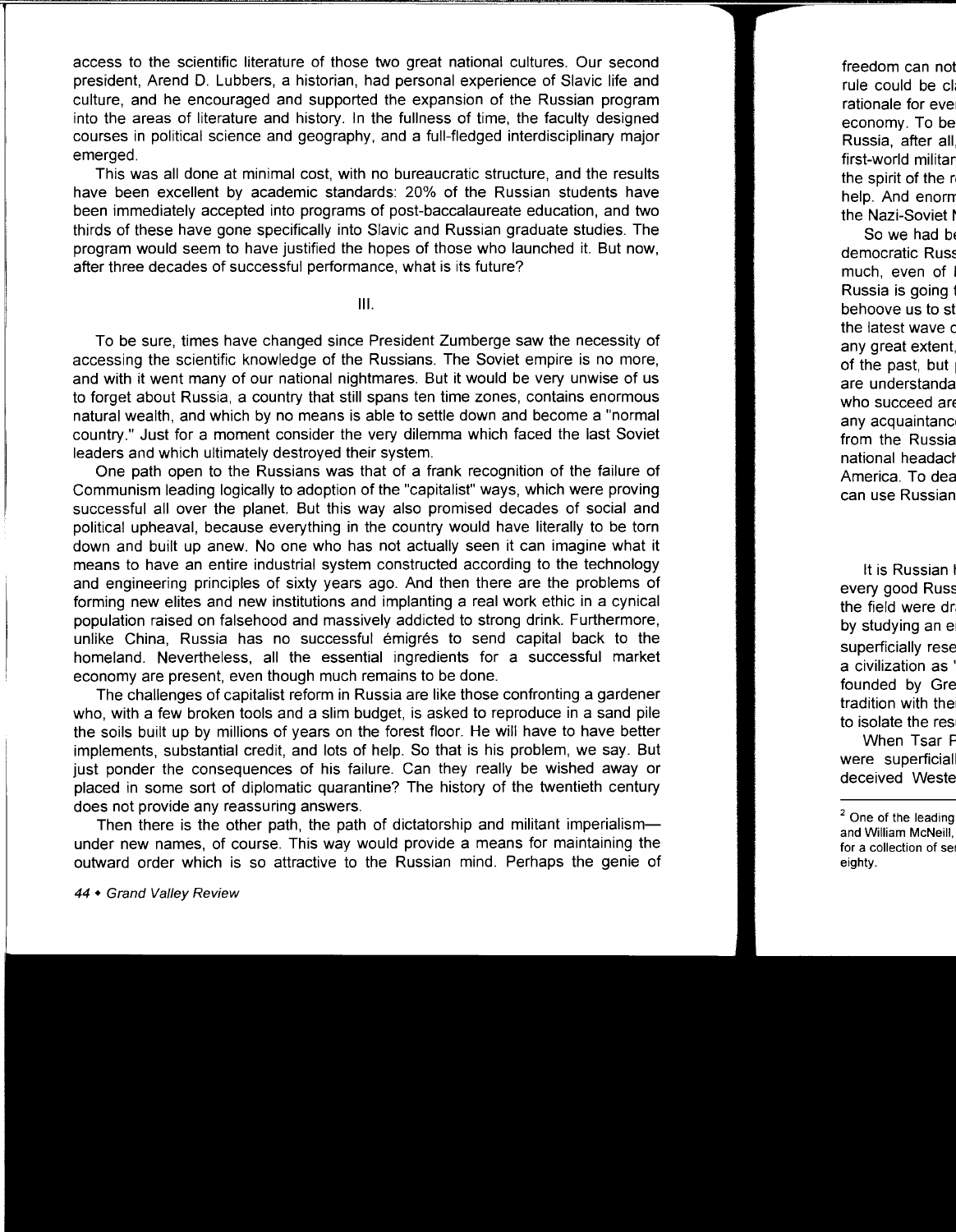freedom can not be put back in the bottle, but that might well be attempted. An iron rule could be clamped on the country, ancient prejudices could provide a popular rationale for everything, and a military elite could selectively develop its sector of the economy. To be sure, the basic system would be that of a "third world" country, but Russia, after all, has repeatedly proved that a third-world economy can support a first-world military. The combined might of the Desert Storm Coalition has not broken the spirit of the regime in Baghdad, which always finds others to give it technological help. And enormous diplomatic possibilities abound. Impossible? Let us remember the Nazi-Soviet Non-Aggression Pact.

So we had better not get carried away by our own western fantasies of a happy, democratic Russia with a McDonald's in every village. That would be to expect too much, even of Russia. Russia is not America, and Russians are not Americans. Russia is going to provide us with plenty of challenges in the future, so it would well behoove us to stay ahead of the curve, to the extent possible. Without being unfair to the latest wave of Russian immigrants, it would not be a good idea to rely on them to any great extent, for most of these are not the noble political refugees and dissidents of the past, but people desperate to get out of that mess in Eurasia. Their motives are understandably materialistic in the extreme, and if the past is any guide, those who succeed are going to assimilate and forget Russia as fast as they can; just ask any acquaintance of yours whose Jewish or Polish grandparents arrived as refugees from the Russian Empire. Some others are going to prove to be one of our big national headaches: we already know that the Russian mafia is the most ruthless in America. To deal with all this, we need at least a sizable number of Americans who can use Russian and who understand Russian civilization.

IV.

It is Russian high culture which provides the humanistic and liberal arts content of every good Russian Studies program, including ours. Many of the mature scholars in the field were drawn to it by the greatness of Russian literature, while others began by studying an enemy power and, in the process, discovered a new world which only superficially resembles that of the West. Christopher Dawson's<sup>2</sup> working definition of a civilization as "a vast community of belief' is remarkably apt when applied to one founded by Greek Orthodox missionaries, who neglected to share the classical tradition with their new converts. Over the centuries, historical circumstances served to isolate the resultant culture and to accentuate its uniqueness.

When Tsar Peter the Great resolved to break out of this mold, Western forms were superficially copied onto the palimpsest, producing something which has deceived Westerners ever since. The biggest mistake anyone can make is to

 $<sup>2</sup>$  One of the leading historians and philosophers of history, and along with H.G. Wells, Arnold Toynbee,</sup> and William McNeill, one of the few historians to try to write a true world history. He is most remembered for a collection of seminal essays entitled Dynamics of World History. Dawson died in 1970 at the age of eighty.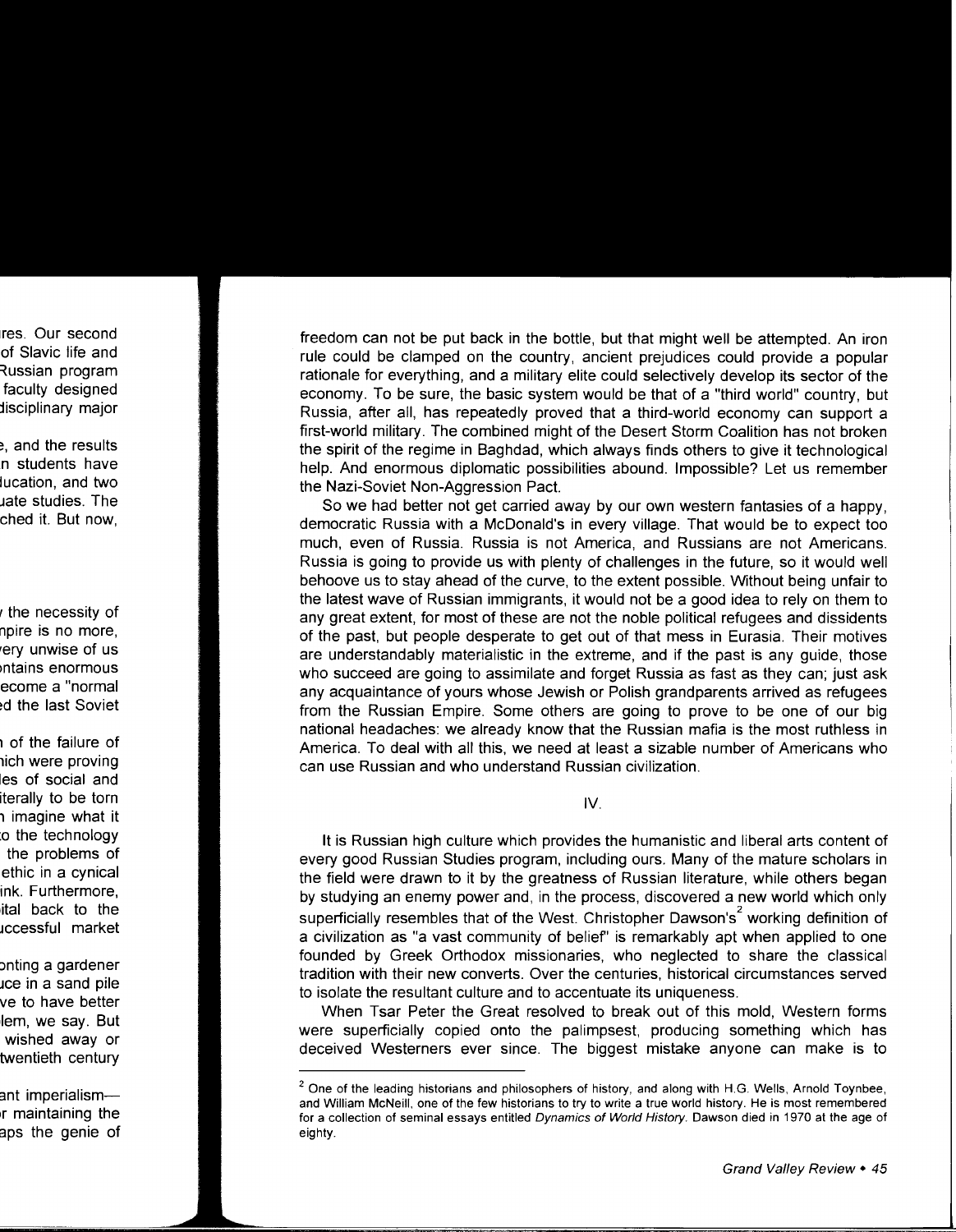assume that Russia and Russians will behave "like us." Our economic, sociological and political categories simply do not apply there. That is why, during the Soviet period, our social sciences, which have all but wiped out our humanities disciplines, failed so miserably to understand what was happening in the USSR. To discover the real Russia, one must utilize the windows provided by her civilization.

The windows of old Russia were her magnificent icons. Old Russian culture achieved much in history, architecture, and music; however, the way into the traditional Russian soul is provided by those images which were not art in the Western sense, but reflections of the transcendent. Reading and respecting icons requires a great amount of learning, including theological learning, not to speak of training. Only now, in the last few years, has this branch of knowledge been revived and assumed something of its former vitality. Fortunately, the corresponding window into the modern Russian mind is its literature.

V.

One of the biggest mistakes educated Westerners make is to assume that Russian literature is just like ours, only in another language, or that, because we, in a sense, have moved beyond the age of literature, so have they. In Russia, literature performs a much different function than in the Western lands. Something of this is caught in the following quotation from N. G. Chernyshevsky:<sup>3</sup>

In countries where intellectual and social life has attained a high level of development, there exists, if one may say so, a division of labor among the various branches of intellectual activity, of which we know only one-literature. For this reason, no matter how we rate our literature compared to foreign literatures, still in our intellectual movement it plays a much greater role than do French, German or English literatures in the intellectual movement of their countries, and there rests on it heavier responsibility than on any of the others. As things stand [Russian] literature absorbs virtually the entire intellectual life of the people, and for that reason it bears the duty of occupying itself with such interests which in other countries, so to say, have come under the special management of other kinds of intellectual activity .... In Russia, literature has retained a certain encyclopedic importance which has already been lost by the literatures of more enlightened peoples.

This is a very succinct description of the nature of literature in Russia in both this century and the last. History has not permitted Russia to achieve that enlightenment which Chernyshevsky so admired and envied, and there, in consequence, literature,

 $3$  Nikolai Gavrilovich Chernyshevsky, 1828-89, was a radical journalist, political thinker, literary critic, novellist, revolutionary, and a martyr to the cause of socialism. Although he preached a thoroughgoing materialism, he nonetheless appreciated the value of Russian !literature. His most famous work is the novel What Is To Be Done?, which became a handbook for revolutionaries; it was Lenin's favorite book.